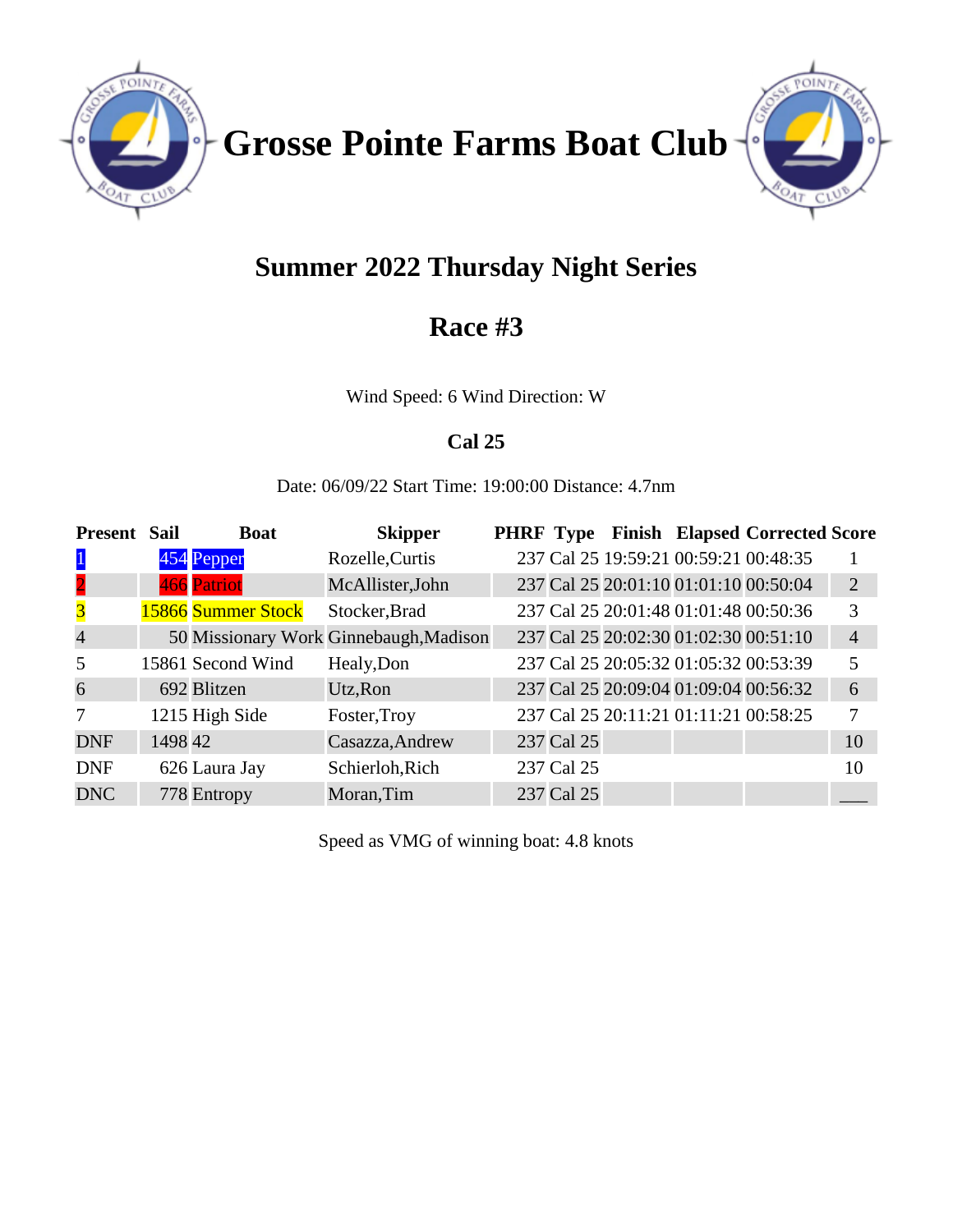### **Nonsuch**

Date: 06/09/22 Start Time: 19:05:00 Distance: 6.1nm

| <b>Present Sail</b> | <b>Boat</b>                    | <b>Skipper</b>     | <b>PHRF</b> | Type        |  | <b>Finish Elapsed Corrected Score</b>  |                |
|---------------------|--------------------------------|--------------------|-------------|-------------|--|----------------------------------------|----------------|
| $\vert$ 1           | 502 Glory                      | Wood, Rob          |             |             |  | 180 Nonsuch 20:12:39 01:07:39 00:59:40 |                |
| $\overline{2}$      | 244 Hepcat                     | Sgrazzutti, Tim    |             |             |  | 180 Nonsuch 20:13:06 01:08:06 01:00:04 | $\overline{2}$ |
| $\overline{3}$      | <b>507 Persistence</b>         | Gerhardstein, Greg |             |             |  | 180 Nonsuch 20:22:29 01:17:29 01:08:20 | 3              |
| <b>DNF</b>          | 516 Challenge                  | Doyal, Greg        |             | 180 Nonsuch |  |                                        | 6              |
| <b>DNF</b>          | 512 Typhoon Harry Bloom, Harry |                    |             | 180 Nonsuch |  |                                        | <sub>0</sub>   |
| <b>DNC</b>          | 268 Joma                       | Guthat, Peter      |             | 180 Nonsuch |  |                                        |                |

Speed as VMG of winning boat: 5.4 knots

#### **Catalina 27**

Date: 06/09/22 Start Time: 19:10:00 Distance: 6.1nm

| <b>Present Sail</b>     | <b>Boat</b>               | <b>Skipper</b>                 |     |        |  | <b>PHRF Delta Type Finish Elapsed Corrected Score</b> |                |
|-------------------------|---------------------------|--------------------------------|-----|--------|--|-------------------------------------------------------|----------------|
| $\mathbf{1}$            | 6016 Business             | Maitland, Ted                  | 219 |        |  | Cat 27 20:25:05 01:15:05 01:02:54                     |                |
| $\overline{\mathbf{2}}$ | 1646 Escape               | Zimmerman, Bret                | 219 |        |  | 6 Cat 27 20:54:16 01:44:16 01:26:40                   | $\overline{2}$ |
| <b>DNF</b>              | 6426 MEII Too Trost, Nick |                                | 219 | Cat 27 |  |                                                       |                |
| <b>DNC</b>              |                           | 5013 Ellen Rose Wright, Vernon | 225 | Cat 27 |  |                                                       |                |
| DNC                     |                           | 20820 Ballinderry Schmidt, Ric | 219 | Cat 27 |  |                                                       |                |

Speed as VMG of winning boat: 4.9 knots

### **Spinnaker B**

Date: 06/09/22 Start Time: 19:20:00 Distance: 6.1nm

| Present                 | <b>Sail</b>        | <b>Boat</b>    | <b>Skipper</b>  | <b>PHRF Delta</b> | <b>Type</b>            |                            |                            | <b>Finish Elapsed Corrected Score</b> |                |
|-------------------------|--------------------|----------------|-----------------|-------------------|------------------------|----------------------------|----------------------------|---------------------------------------|----------------|
| $\vert$ 1               |                    | 148 Ariel      | Aitken, Mark    | 165               | Tartan 33              |                            | 20:22:05 01:02:05 00:55:54 |                                       |                |
| $\overline{\mathbf{2}}$ |                    | 377 Lady Luck  | Lady, Paul      | 126               | 14 T <sub>10</sub>     | 20:20:26 01:00:26 00:56:21 |                            |                                       | $\overline{2}$ |
| $\overline{\mathbf{3}}$ |                    | 176 Friendship | Scheibner, Doug | 129               | 18 T <sub>10</sub>     | 20:22:10 01:02:10 00:57:24 |                            |                                       | 3              |
| $\overline{4}$          |                    | 25108 Baron    | Stuck, Randy    | 117               | 12 J/29                | 20:24:24 01:04:24 01:01:01 |                            |                                       | $\overline{4}$ |
| <b>DNF</b>              | <b>52142 Blues</b> |                | Nakai, Yoshi    | 147               | Express 27             |                            |                            |                                       | 8              |
| <b>DNC</b>              |                    | 69 Tyeera      | Roberts, Sally  | 252               | <b>Bristol 27</b>      |                            |                            |                                       |                |
| <b>DNC</b>              |                    | 25112 Nitasy   | Weinkauf, David | 121               | Nelson $/$<br>Marek 36 |                            |                            |                                       |                |
| <b>DNC</b>              | 25551              | Growl<br>Tiger | Thoma, Richard  | 165               | 3000                   |                            |                            |                                       |                |

Speed as VMG of winning boat: 5.9 knots

## **Sport Boat**